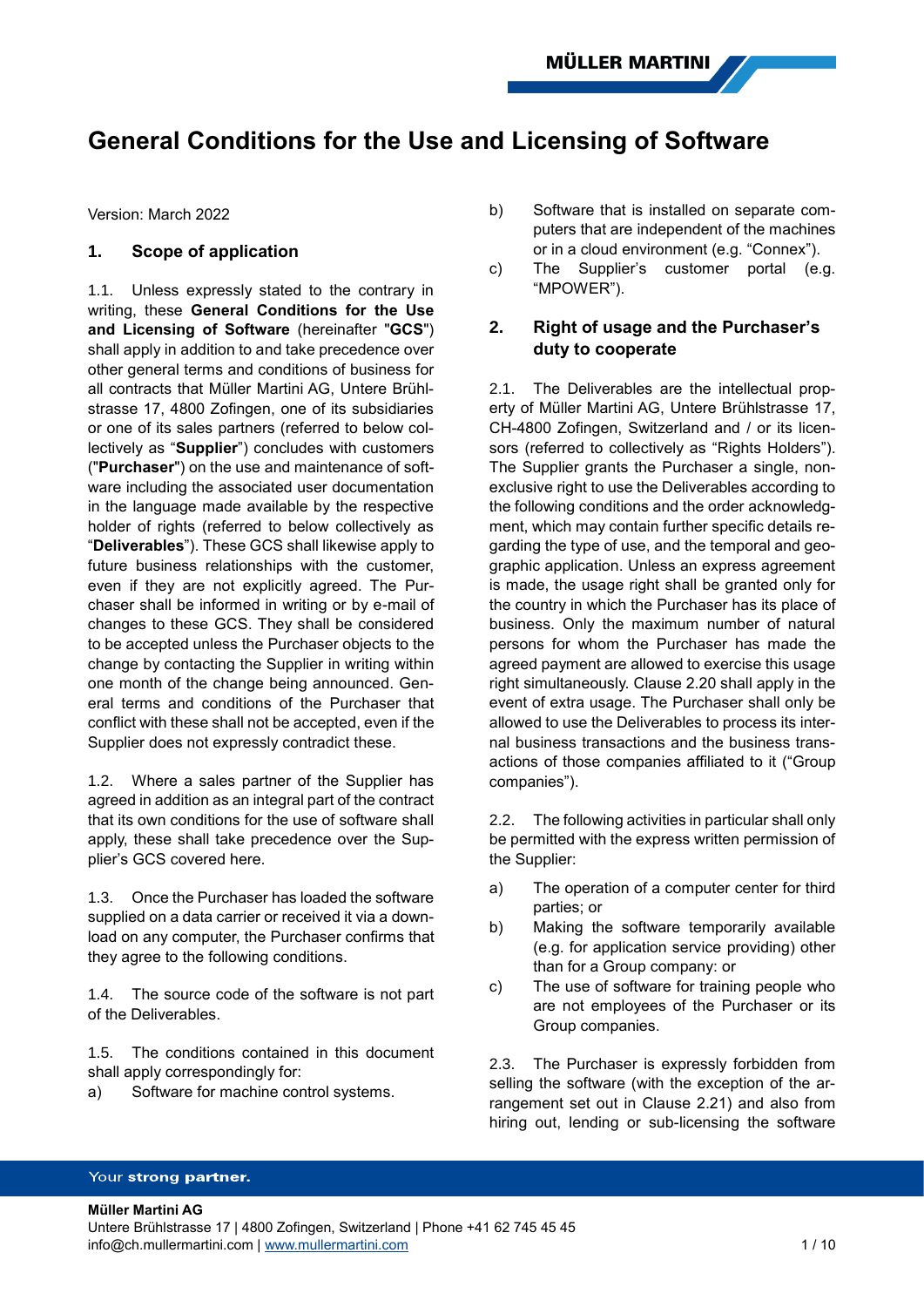outside the circle of its Group companies or passing it on to third parties in any other way.

2.4. If the Supplier does not own the copyright and other rights to the software, the Purchaser shall only be granted usage rights within the framework of the software usage or licensing conditions granted by the Rights Holder. The information contained in these conditions can be regularly viewed via the graphic user interface of the Deliverable but it does not claim to be complete or up to date, providing that such a user interface is available. Once the software is installed or used, the Purchaser accepts the validity of the relevant Rights Holder's usage or license conditions and undertakes to indemnify the Supplier, and the rights holder against claims by third parties on account of these conditions being breached as a result of their own behavior.

2.5. The Purchaser shall not gain ownership of the copyright to the software and the user documentation. Copyright, all industrial property rights and other intellectual property including business secrets shall remain the property of the Supplier or the third party from whom the Supplier received the right to sell and to grant user rights to the Purchaser. It is not permitted to remove or change copyright notices, serial numbers and other characteristics that serve to identify the program.

<span id="page-1-0"></span>2.6. The software and the data required to operate the software can be installed locally on the supplier's premises and / or in an external data center (cloud-based software). In the event of external installation and storage, the Purchaser agrees to the transfer of data required for the software to be used for the intended purpose. Clause 19.2 of the General Terms and Conditions of Sale and Delivery for Machines, Plants and Spare Parts (data protection declaration) shall not be affected by this.

2.7. Should the software be installed and stored in an external data center, the Purchaser shall provide a data connection in accordance with the supplier's specification.

2.8. The Supplier shall make the delivery by selecting one of the following options:

a) Provide the Purchaser with the agreed number of program copies of the software on a machine-readable data carrier as well as the user documentation; or

- b) Make the software available so that it can be accessed on a network and advise the Purchaser of this, and send the agreed user documentation electronically; or
- c) Provide the software as a cloud-based application, which is not physically installed in the Purchaser environment. In this case, the time that is decisive for meeting delivery deadlines is the time at which the Purchaser has been advised of the access data for accessing the software. The software access is only rented in this case and shall not pass into the Purchaser's ownership.

If a physical copy of the software is sent, the decisive time for meeting delivery deadlines and the transfer of risk shall be the time when the Deliverables are handed to the freight forwarder; alternatively, when the software is made available to download from the network, the time shall be when the software is made available and the Purchaser is advised of this.

2.9. The Purchaser is allowed to copy the software, if this is required to use the software and essential in accordance with the conditions set out in Art. 24 (2) of the Swiss Copyright Act (URG). Necessary copying includes the installation of the software from the data carrier or downloaded to the hard disk and loading the software into the user memory of the hardware used. If the Purchaser has purchased the software as an online download, the Purchaser shall be entitled to copy the software to a data carrier when transferring it in accordance with Clause [2.21.](#page-3-1) Furthermore, the right of the Supplier to the online copy is limited in the same way as if the Purchaser had received the software on a data carrier. No other copies are permitted (including using a printer to print out the program code and photocopying the program code).

2.10. The Purchaser is allowed to make one copy each of the software as a back-up. Copies shall only be permitted to be made for other purposes with the prior written approval of the Supplier. The Purchaser shall be required to include the copyright notices present on the software on all copies. In particular, back-up copies of the software must be expressly identified as such. It is not possible to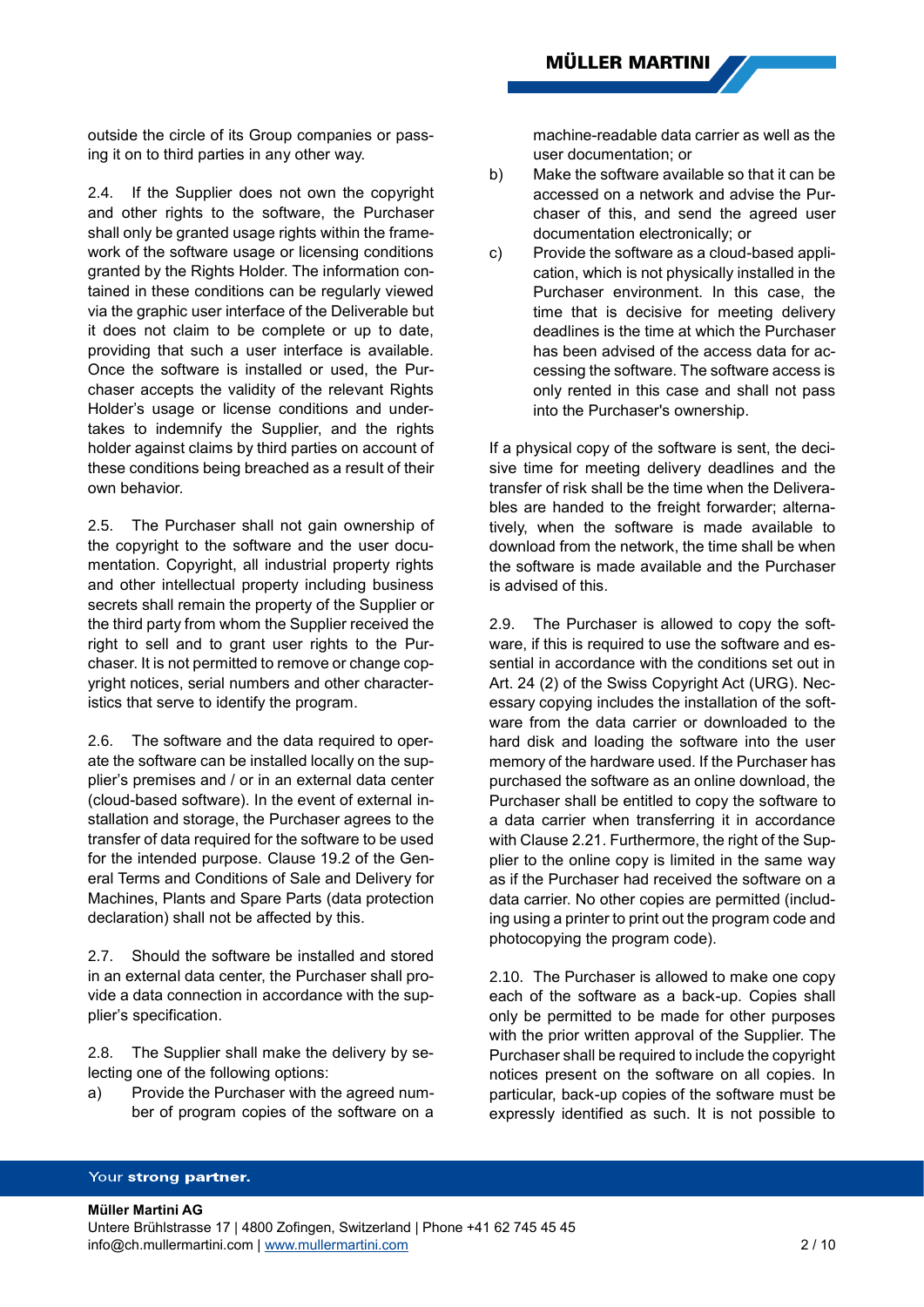make a local back-up copy for cloud-based applications in accordance with Clause [2.6](#page-1-0) and regular software backups are the responsibility of the Supplier.

2.11. The Deliverables contain valuable business secrets of the Supplier or third parties, are protected by copyright and, if applicable, by patents and proprietary rights and they may only be used for the Purchaser's intended internal business operations. The Purchaser therefore undertakes to keep the Deliverables secret and not to disclose them or pass them on to third parties either in full or in part. Access to data and information may only be given to those who depend on this to use the software on behalf of the Purchaser. A justified transfer by the Purchaser following a sale of the Deliverables in accordance with Clause [2.21](#page-3-1) shall not be affected by these obligations.

2.12. The Purchaser shall not be permitted to retranslate the software program code provided into other code forms (decompilation) or carry out other types of reverse engineering. Such interventions shall only be permitted within the limits of Art. 21 of the Swiss Copyright Act (URG) providing that these are unavoidable to obtain the necessary information for interoperability of the software with other programs, and this information has neither been published nor is accessible in any other form and the Purchaser has not received this after making an appropriate request to the Supplier. In this case, the Purchaser shall inform the Supplier which parts of the software it has decompiled. The Supplier shall be allowed to demand appropriate remuneration for granting access to the information and for decompilation by the Purchaser.

2.13. The Purchaser shall only be authorized to implement changes, extensions and other reworking of the software as defined by Art. 21 of the Swiss Copyright Act (URG) to the extent that the law deems this to be essential. Such adaptations shall only be permitted to be used for the Purchaser's own internal business operations. The Purchaser shall not be permitted to pass on this work it has undertaken to third parties, regardless of whether this is for payment or free of charge, or to undertake any other kind of commercial exploitation, including the use of the technical solutions or modules contained in the software for any purposes other than the use stipulated in the contract.

If requested in writing, the Purchaser shall allow the Supplier to review (inspect) its own work.

2.14. The Purchaser shall make every employee in its company who has access to the Deliverables or copies of these aware of the information contained in these terms of use and ensure that the employees comply with the contract.

2.15. The Purchaser shall be responsible for local installation of the software. If requested by the Purchaser, the Supplier is always prepared to install the software on the basis of an agreement to be concluded separately and subject to the applicable prices in each case. Should the Purchaser decide to carry out the installation itself, it must follow the installation instructions described in the user documentation, in particular in relation to the hardware and software environment, and provide Internet access.

2.16. The Purchaser shall grant the Supplier access to the Deliverables to trace and rectify faults, either on site and/or via remote data transmission, as chosen by the Supplier. The Supplier shall be entitled to examine whether the Deliverables are being used in compliance with these conditions of use. For this purpose, the Supplier may demand information from the Purchaser, in particular concerning the period and scope of the use of the Deliverables, and inspect the accounts and records as well as the Purchaser's hardware and software. For this purpose, the Supplier shall be granted access to the Purchaser's business premises during normal business hours.

2.17. Should the Supplier provide the Purchaser with additions (e.g. patches, additions to the user documentation) in the course of rectification or maintenance or a new version of the Deliverables (e.g. update, upgrade) that supersedes the Deliverables provided previously ("Old Software"), these items shall also be subject to the terms of these contractual conditions. If the Supplier provides a new version of the Deliverables, the Purchaser's rights in relation to the Old Software shall lapse according to these conditions, even if the Supplier does not expressly demand its return, as soon as the Purchaser uses the new software for production.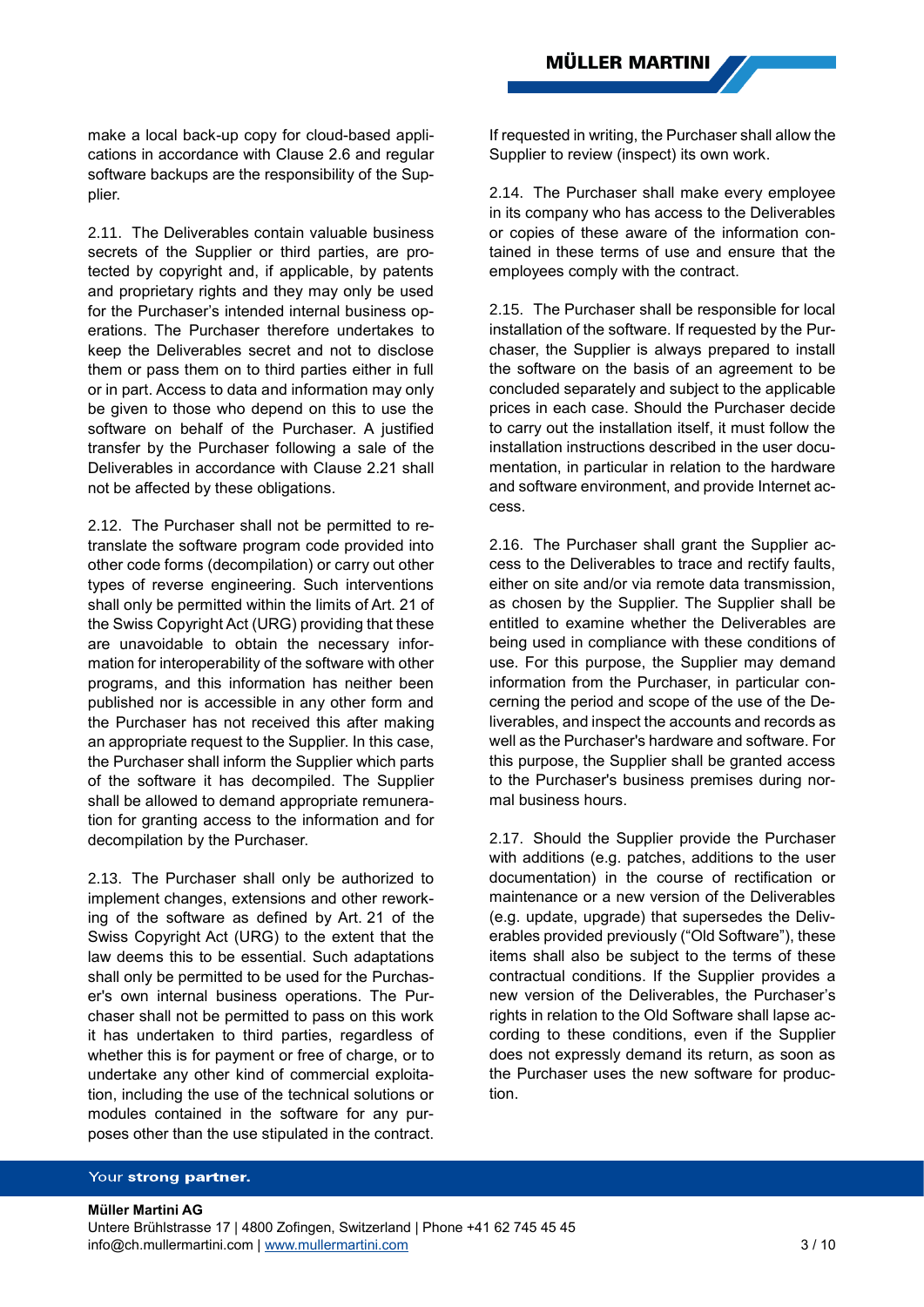2.18. Each time authorization for use ends (e.g. withdrawal, new delivery), the Purchaser undertakes to return the original Deliverables together with all available copies, reproductions and modifications of whatever kind. Should it be impossible for technical reasons to physically hand over the software and copies, the Purchaser shall delete these and confirm to the Supplier in writing that it has fulfilled the above obligations.

2.19. The supplier shall make the software within the framework of these GCS available in the following models:

- a) "**Permanent License**" in exchange for a one-off payment and use for an unlimited period of time.
- b) "**Subscription License**": Should the supplier's software also include software which is made available by the supplier as part of a subscription model, the purchaser shall be granted the non-exclusive right to use software for the rental period (subscription), unless an agreement is made to the contrary. Once the subscription has ended, the supplier shall be allowed to block access to and the use of the software for which the subscription has expired. The supplier shall also have the right to block access to and the use of the software, if the purchaser has not paid the rents due (license fees) even after a reasonable additional period has been granted.

<span id="page-3-0"></span>2.20. If the Deliverables are purchased, once the agreed remuneration has been paid in full, the Supplier shall grant the Purchaser a non-exclusive right for an unlimited period of time, which can only be transferred under the following conditions, to use in its company the software contained in the Deliverables on one device only in each case ("Permanent License"). Permanent Licenses are used, if this is explicitly noted in the order acknowledgment for the corresponding software module and for control systems for machines. Simultaneous use of the software on several workstations or output devices or on one computer or system that more than one user can access simultaneously shall only be permissible, if the Purchaser has acquired a "Multiple-Use License" (subject to an additional payment and according to availability). The Purchaser shall only be entitled to use the software with more extensive usage rights than those granted in this contract, if the Supplier has given its written approval beforehand. In the event of extra usage without permission (in particular in the case of simultaneous use of a greater number of users than agreed), the Supplier shall be entitled to charge the amount due for more extensive use in accordance with the Supplier's price list that applies at this time. The Purchaser shall only be allowed to use the software on a revocable basis until the remuneration agreed and due has been paid in full. The Supplier may revoke the use of such services for which the Purchaser is in default of payment for the duration of the default.

<span id="page-3-1"></span>2.21. The Purchaser shall only be entitled to transfer the Deliverables and its right to use these to a third party if all the following conditions are met:

- a) The Purchaser transfers the Deliverables to the third party as one unit and in full,
- b) The Purchaser relinquishes its own usage in full and definitively, transfers all original copies of the Deliverables to the third party, deletes all the copies and reproductions the Purchaser has itself produced and confirms compliance with these obligations to the Supplier in writing, stating the name of the third party in full,
- c) The third party provides the Supplier with a written declaration of its agreement with the validity of these conditions of use of the Supplier and gives a written acknowledgment that their contents, including the conditions of further transfer, also represent a binding commitment for itself.

2.22. In the event of a breach, the supplier may revoke the right of use. In the case of third-party software, the licensor's conditions of use also apply and in the event of a breach the licensor, in addition to the supplier, may also assert claims.

## **3. Software maintenance**

<span id="page-3-2"></span>3.1. If agreed in the Supplier's order acknowledgment, the maintenance of the software provided to the Purchaser is also the subject of the Supplier's services ("Maintenance License"). Where the Purchaser uses various modules of software or Deliverables, the maintenance can only be provided for the complete system consisting of all modules or Deliverables. Maintenance Licenses are used,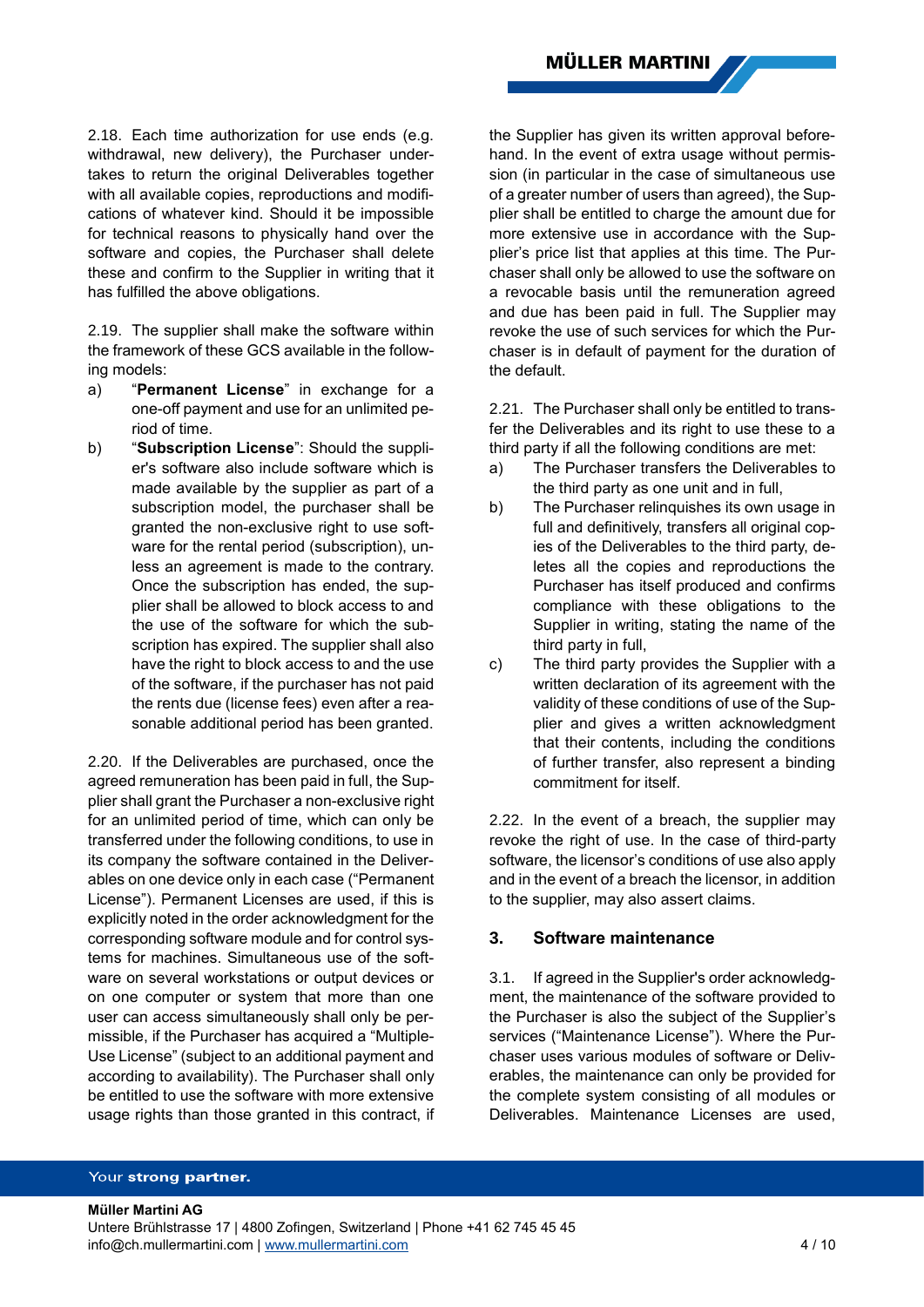providing these are explicitly noted in the order acknowledgment for the corresponding software modules.

3.2. The Supplier shall only be required to provide the maintenance services, if the Purchaser owns a right of usage granted by the Supplier, the hardware on which the software to be maintained is installed is in working order and the software to be maintained can be run on this hardware. The specified installation conditions for the hardware and software must be met.

3.3. The software to be maintained must correspond to the latest version of the program. It is understood that the latest version of the program is the current version. If the software is not this version, it must first be updated. Where the software has not been supplied or maintained by the Supplier immediately before the maintenance starts, the Supplier shall examine the software to ascertain whether an update is possible and required. As a rule, an update is only possible, if the software installed is not older than two years compared to the current version. All services that are required as part of the update to bring the software up to the latest version shall be invoiced to the Purchaser separately at current prices and conditions. In this case, the Supplier will provide the Purchaser with a separate binding quotation for the update in advance. Should the Purchaser refuse the update, both parties shall be released from their obligations in respect of the software concerned in relation to the maintenance of software arising from this contract.

3.4. There shall be no obligation to provide maintenance services, if the software has been modified without justification by the Purchaser or a third party, the site of the software has been changed without justification or the software has been copied without justification or the hardware on which the software runs has been exchanged without justification.

3.5. In some cases, third-party software products ("Third-Party Products") are used in the Supplier's software modules where the use via the license from the respective supplier is limited in time. It is possible that, once the usage period has expired without the license being renewed, the affected Third-Party Product can no longer be used and this

then also impairs the use of the software modules from the Supplier. In this case, the Supplier shall provide the Purchaser in good time with the information required on how to extend the term of the software in the individual case. Unless explicitly stated to the contrary in the order acknowledgment, the fees for extending the license for Third-Party Products are included in the fees for maintaining the license of the Supplier's software modules. Where installation or configuration services are required from the Supplier to extend the duration of use of the Third-Party Products, these shall be invoiced to the Purchaser separately at the current prices in each case.

3.6. The maintenance measures are provided in detail as follows:

- a) During the term of the maintenance agreement, the Supplier shall supply the most recent generally offered program version including the associated installation instructions required. Installation services are not included in the maintenance services and can be purchased separately by the Purchaser. The written user documentation can be purchased in addition, providing it is available. The above conditions for documentation within the framework of the provision of software for the first time shall apply in respect to the user documentation.
- b) If the Purchaser notifies the Supplier of an important reproducible difference in the software that deviates from the current product specification as set out in the user documentation, the Supplier shall decide at its own discretion whether this deviation will be rectified by individual measures or by supplying a new version of the software. Should a Purchaser expressly demand the reworking or change to the software as an individual measure, although the Supplier had already scheduled the change for the next update, the Purchaser can only place a separate order with the Supplier at its own expense to provide the services before the update.
- c) If a new version can only run after converting or retrofitting the computer system including the operating system, the necessary database and graphics software or the Purchaser's other hardware and if the Purchaser does not carry out this conversion or retrofitting work within four weeks of the Supplier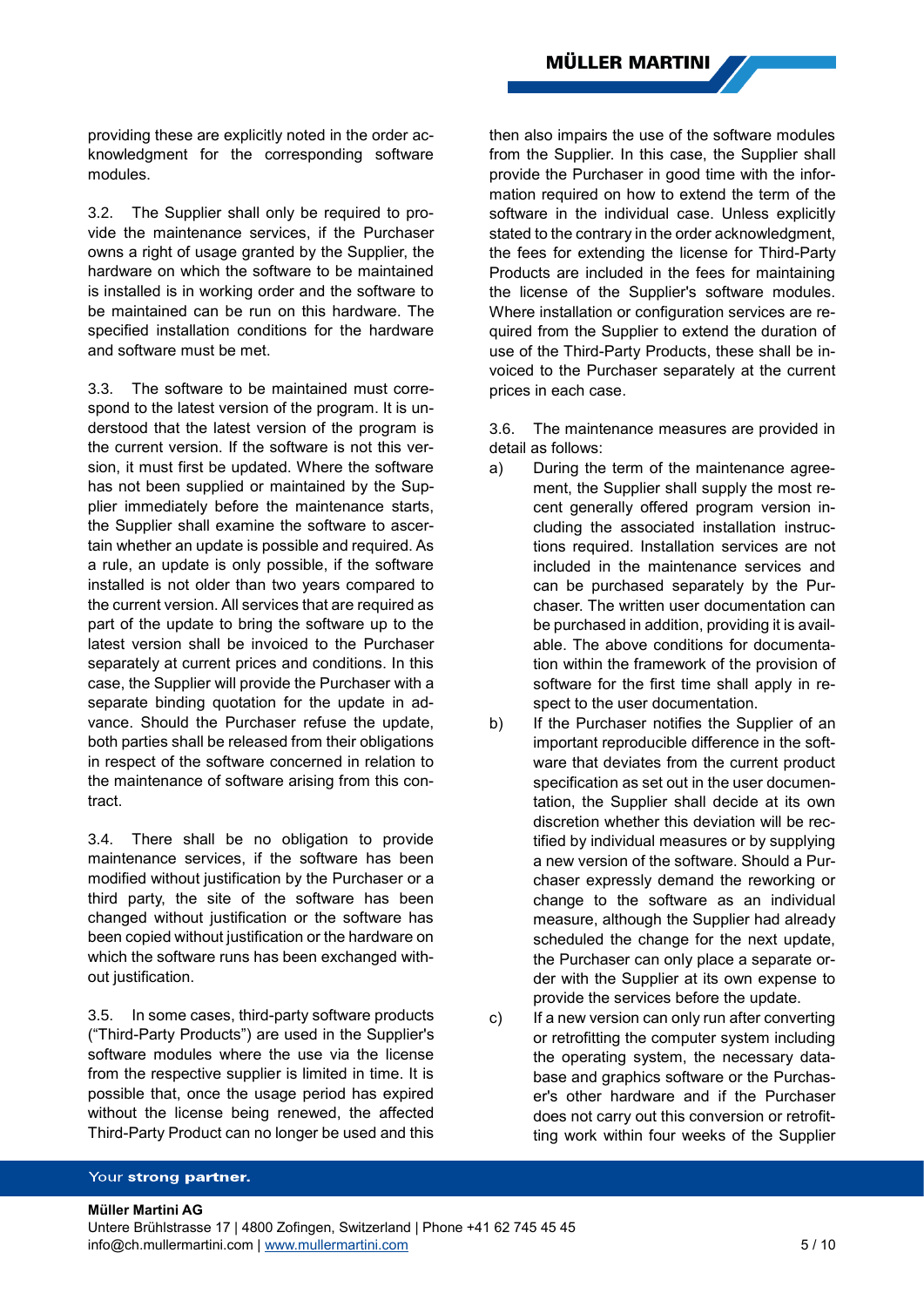making the Purchaser aware of this, the Supplier is permitted to refuse to supply the new version and reduce the maintenance services in respect of the existing software version to preserving the important functions, without the Purchaser's obligations to pay the agreed fees for maintenance services being reduced.

- d) Should it be established in the course of carrying out the maintenance work that the reason for the deviation was that either the Purchaser or a third party has modified the software, the deviation has been caused by the Purchaser or the Purchaser is operating the software together with software not maintained by the Supplier, the Purchaser shall pay for the services provided separately and in addition, including travel costs, in accordance with the current price list at the time the service was provided. When software is updated, unauthorized modifications to the software by the Purchaser and special features that arise from the Purchaser operating the software together with software that is not maintained by the Supplier cannot be taken into account.
- e) The Supplier has the right to limit or block access to cloud services on a temporary basis for carrying out maintenance work on Cloud-Based Services, if required for software updates, technical changes, system maintenance, the security of network operation, preservation of network integrity, and, in particular, to avoid faults in connection with the network, cloud services, software or stored data. Maintenance windows of this kind shall be indicated to the Purchaser in good time via the user interface.

#### **4. Data back-up and data protection**

4.1. The Purchaser is required to ensure that its data, materials and programs are appropriately secured. If the Purchaser is aware that the Supplier is due to carry out scheduled work or provide other services, it shall check in each case whether the data back-up is current; if this is not the case, the Purchaser shall undertake this without delay before the service is provided by the Supplier.

4.2. In cases where the software is not physically installed at the Purchaser's premises and instead is operated from a computer center ("Cloud-based Services"), the Supplier is responsible for backing up data. Even if every care is taken, the loss of production data cannot be completely ruled out. The following framework conditions shall apply to cloudbased software and data, which is stored in the cloud:

- a) Data loss: All cloud-based data are automatically backed up every day. In the unlikely event of a fault where data are lost, the loss is generally limited to one day's data.
- b) Data recovery: In order to restore system availability after a fault and to transfer the back-up data to the live system, it is possible that the function/availability of cloud-based software may be temporarily limited.

The Purchaser cannot make any claims whatsoever against the Supplier as a result of data loss or limited availability for the reasons stated above. The liability waiver shall not apply in the case of unlawful intent or gross negligence on the part of the Supplier.

4.3. The Supplier complies with the applicable provisions of data protection, in particular if access is granted to the Purchaser's operations, hardware and software. The Supplier ensures that its vicarious agents also comply with these provisions and, in particular, it obtains an undertaking from them regarding data secrecy before they commence their activities. The Supplier does not intend to process or use personal data on behalf of the Purchaser. It is only permitted to transfer personal data in exceptional cases as an incidental effect of the Supplier's contractual services. The Supplier handles personal data in compliance with data protection regulations. Where access to personal data by the Supplier cannot be ruled out, the Purchaser shall conclude an appropriate agreement with the Supplier that corresponds to the requirements in Art. 28 GDPR. Detailed provisions on data protection at the Supplier is available on the website [www.mullermartini.com](http://www.mullermartini.com/) under "Data Privacy".

## **5. Claims for defects**

5.1. The product specification valid at the time the contract was concluded and available to the Purchaser shall be decisive for the properties of the software provided and this is set out in the user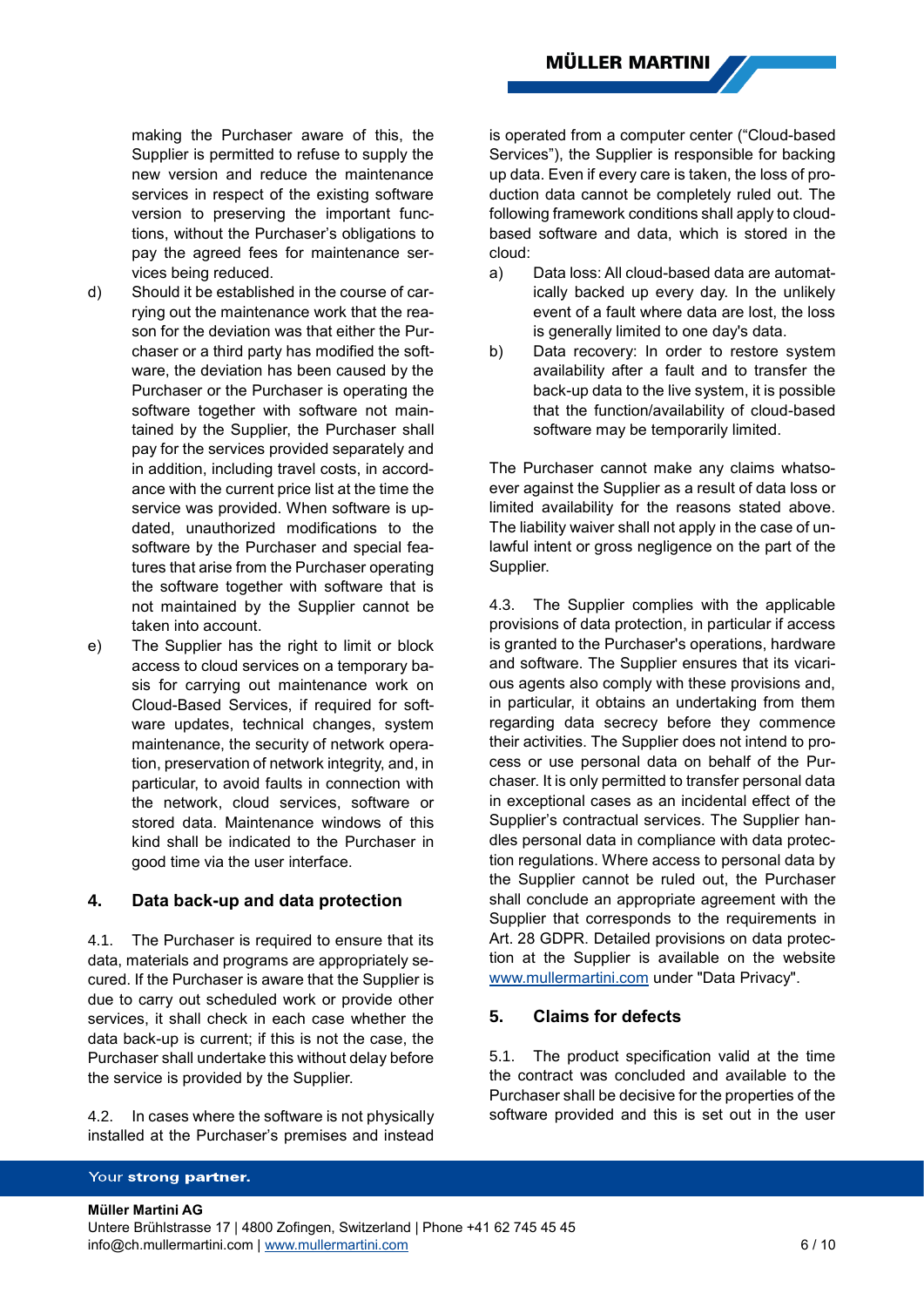documentation. The Supplier shall not owe the Purchaser any additional features in respect of the Deliverables. The Purchaser cannot, in particular, derive such an obligation from other representations of the software in public statements or in the Supplier's advertising or from employees, unless the additional features have been expressly confirmed in writing by the Supplier.

5.2. Should the Deliverables supplied be defective, the Supplier shall rectify the defects by a method it choses through

- a) Rectifying the defects; or
- b) Providing a new defect-free version of the software free of charge; or
- c) Providing a temporary means of correcting the fault until a new version of the software that is free of defects is supplied.

The Purchaser has an obligation to accept the new version of the software, if it maintains the scope of functions specified in the contract.

5.3. After consultation with the Supplier the Purchaser shall ensure that the time and opportunity are available to implement all the rectification measures and replacement deliveries that the Supplier deems to be necessary. The prerequisite for rectifying faults is for the effects of the defects to be reproducible and adequate complaints and descriptions to be provided by the Purchaser. If this is not the case, the Supplier is released from the Purchaser's claims for defects.

5.4. Should the Purchaser be provided with new versions of the software as part of the rectification work which, in comparison with the software originally acquired, have an extended scope of functions and services, the Purchaser's rights to have defects rectified shall not extend to the new more extensive scope of functions and services.

5.5. A defect in the Deliverables shall be deemed to not exist if

a) The software is used for the Purchaser's operations with a functional connection to hardware and software components already present or acquired from a third party, where the fault is caused by components not supplied by the Supplier or through their lack of compatibility. Where the Supplier has given an express warranty as to compatibility with

third-party products, this only relates to the current product version at the time this warranty was given and not to any older or future product versions ("Updates" or "Upgrades") of this product; or

b) If and to the extent that a fault is due to the fact that the Purchaser has not ensured compliance with the technical framework conditions that are specified in the documentation and in these additional documents.

5.6. If it is established that the Deliverables were not defective, the Purchaser shall pay for the services provided by the Supplier to rectify the reported faults or to locate and solve the alleged defects in accordance with the Supplier's usual rates and conditions.

5.7. The Supplier shall assume no liability for advice provided to the Purchaser by the Supplier employees as a courtesy outside the scope due under the contract; this applies correspondingly for any assistance provided in this context.

5.8. The period of limitation for any claims in connection with the purchase of Deliverables shall be one year from the date of delivery. The duty to inspect the goods and notify any defects in accordance with Art. 370 of the Swiss Law of Obligations (OR) shall apply to the Purchaser.

5.9. Should the attempt to rectify the fault fail definitively, if the Deliverables have been purchased the Purchaser shall have the right to withdraw from the contract or reduce the amount paid. The possibility to withdraw from the contract shall be excluded, if the breach of obligation by the Supplier is only insignificant.

## **6. Liability for compensation**

6.1. The Supplier shall be liable in accordance with the statutory provisions in the event of injury to life, limb or health that can be attributed to a negligent breach of obligation by the Supplier or a deliberate or negligent breach of obligation by one of its legal representatives or vicarious agents.

6.2. For other losses the following shall apply: the Supplier shall be liable in accordance with the statutory provisions for losses that can be attributed to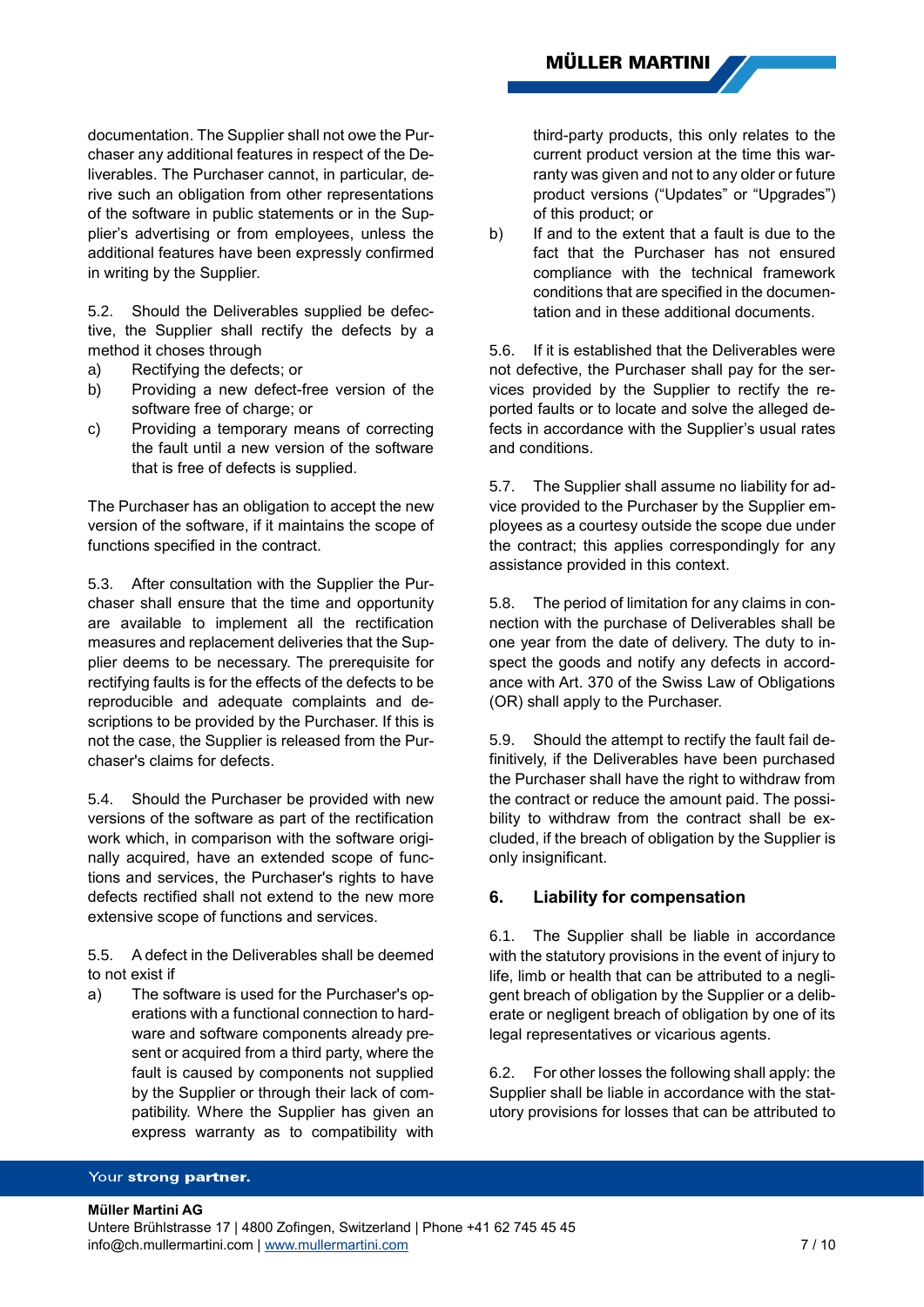a grossly negligent breach of obligation by the Supplier or a deliberate or grossly negligent breach of obligation by one of its legal representatives or vicarious agents.

6.3. Where losses are caused by a breach of substantial contractual obligations as a result of simple negligence on the part of the Supplier or the Supplier's legal representatives or vicarious agents, the Supplier's liability shall be limited to the typical foreseeable losses for the contract overall up to a maximum of the value of the Deliverables where these have been purchased.

6.4. Claims for compensation for other losses arising from a breach of subsidiary contractual obligations or non-essential obligations in the event of simple negligence shall be excluded.

6.5. Claims for compensation arising from delays that can be attributed to simple negligence shall be excluded; the Purchaser's statutory rights after a reasonable additional period has passed shall remain unaffected.

6.6. Liability exclusions or limitations shall not apply if the Supplier have fraudulently concealed a defect or have given a warranty for the properties of the Deliverables.

6.7. The Purchaser's claim for reimbursement of wasted expenditure in place of the claim for compensation instead of the service shall not be affected. The above conditions shall apply to this accordingly.

## **7. Liability for indirect losses**

7.1. The Supplier shall not be liable for direct or indirect losses resulting from defective Deliverables such as down times, loss of production, lost profit and additional use of materials, damage to or loss of data, unless the cause can be attributed to deliberate action or gross negligence.

# **8. Infringements of proprietary rights**

8.1. The Supplier undertakes that the Deliverables do not violate any proprietary rights of third parties in Germany, Switzerland and the USA.

8.2. Should a third party assert vis-à-vis the Purchaser that the Deliverables infringe proprietary rights and the Purchaser advises the Supplier of this immediately in writing, the Supplier shall take action, choosing one of the options:

- a) Defend or settle the claim and thus cover all the necessary and appropriate costs, including reasonable costs for court proceedings; or
- b) Obtain the usage right for the Purchaser; or
- c) Replace the service, in particular software, by services or software which will not infringe proprietary rights.

8.3. Should it not be possible to resolve an infringement of proprietary rights by the measures set out in Clause 8.2 above, the Supplier shall be entitled to take back the Deliverables and reimburse the payment made by the Purchaser minus an appropriate amount to compensate for use for the time for which the Purchaser was able to use the Deliverable.

8.4. If the infringement of proprietary rights can be attributed to the Purchaser's behavior, in particular changes of services, the definition of certain workflows or use in conjunction with goods and services not provided by the Supplier, the Purchaser is nevertheless required to pay the remuneration agreed for the Deliverables and remuneration at the usual rates for services provided by the Supplier.

## **9. Remuneration, payment conditions**

9.1. The remuneration agreed upon submission of the Supplier's order acknowledgment shall be paid after the start of the rental period or receipt of the Deliverables and provision of an invoice without discount for cash payment or any other deduction. All prices exclude Value Added Tax at the current statutory rate.

9.2. Unless different arrangements are specified in the order acknowledgment, the maintenance fees for "Maintenance Licenses" as specified in Clause [3.1](#page-3-2) shall be invoiced for the first time at the start of the date specified in the order acknowledgment until the end of a full year of the contract term, and after that in advance at the start of every new year of the contract term. In cases where the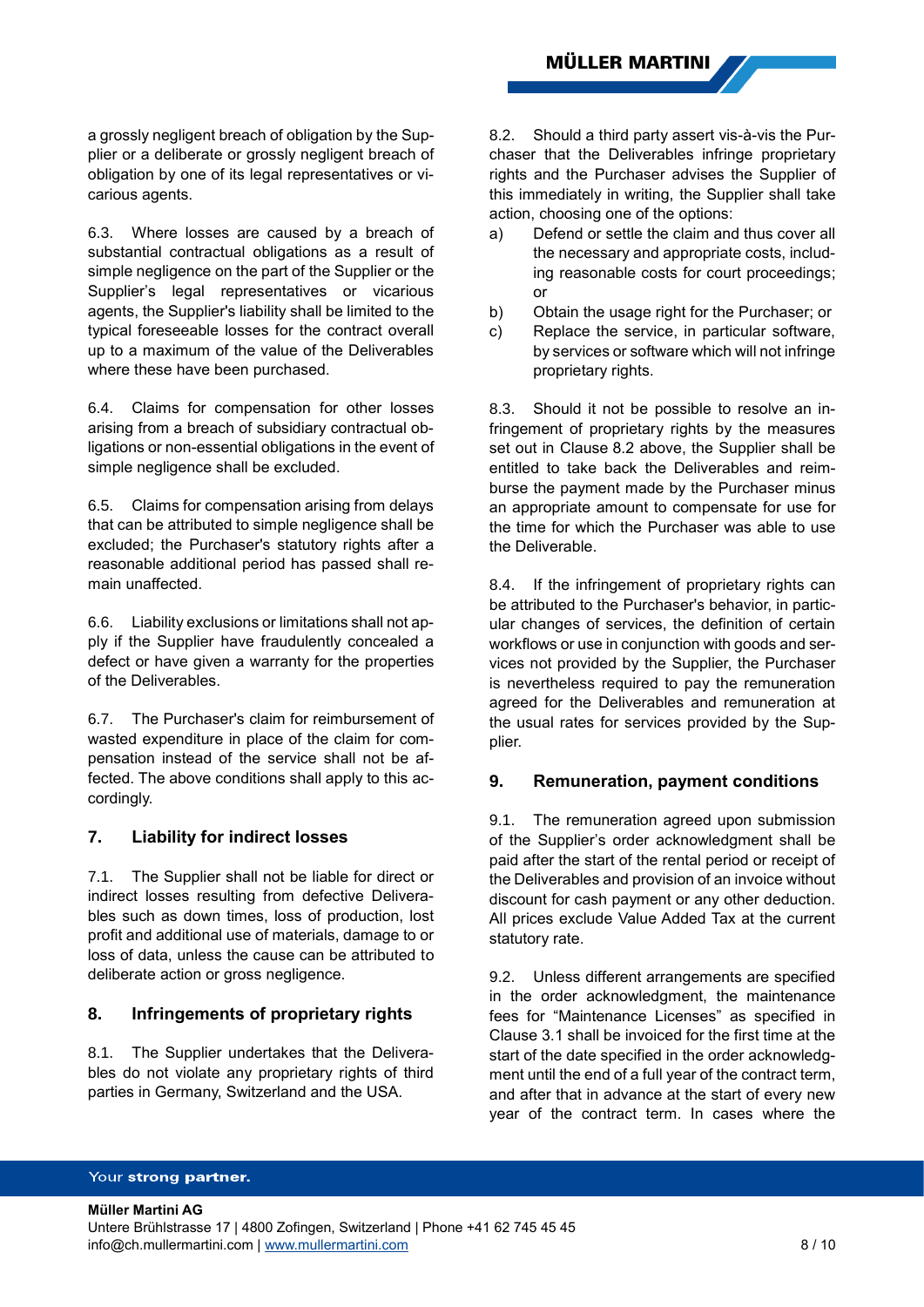maintenance fee is calculated according to a certain percentage rate of the license fee, the list price currently charged by the Supplier as the basis on which to calculate the maintenance fee is decisive rather than price of the license fee agreed with the Purchaser.

9.3. The Supplier shall be entitled to adjust the recurring payment on the first day of each calendar year based on the change to the National Consumer Price Index published by the Swiss Federal Statistical Office as compared to the figure that applied on the date of the order acknowledgment.

9.4. The Purchaser will be informed in writing beforehand by the Supplier in respect of the price changes listed in this item of the contract.

### **10. Foreign trade provisions**

10.1. The Purchaser is aware that the Deliverables, services rendered, work results, information, know-how and/or software provided for use or the direct results of these in accordance with this contract may be subject to export controls by the Federal Republic of Germany, the European Union, Switzerland, the United States of America or other states. The Purchaser shall not export any services supplied under this contract or the results of these, either directly or indirectly, individually or as part of a system (or re-export them from the country where they are used), without first and at the Purchaser's own expense obtaining all the specified approvals of the responsible authorities in each case, in particular the United States Department of Commerce and all other responsible bodies.

### **11. Term and termination**

11.1. No termination shall take place in the case of usage rights with an unlimited term granted on the basis of one-off payments ("Permanent License" in accordance with Clause [2.20\)](#page-3-0).

11.2. Maintenance services ("Maintenance Licenses" as set out in Clause [3.1\)](#page-3-2) can – unless a different arrangement is made in the Supplier's order acknowledgment – be terminated in the ordinary way by giving a period of notice of three (3) months to the end of a full year of the contract term. If no written termination is received by the due date,

the term of the Maintenance License shall be automatically extended by a further year and the Purchaser is required to pay the license fees. Before the Purchaser can terminate maintenance services in the ordinary way for the first time, the services must have been provided for a minimum period of twelve (12) months.

11.3. The parties shall be entitled to end the contract for all permanent or recurring services provided by the Supplier – in particular, maintenance services – by means of extraordinary termination with immediate effect for good cause. One party to the contract can terminate the contract and all individual services with immediate effect, in particular in the following cases:

- a) The other party to the contract repeatedly breaches its obligations arising from this contract, in spite of receiving warnings; or
- b) The Purchaser ceases to make payments, is overindebted or there is reason to believe that the economic or financial situation of the Purchaser has deteriorated to such an extent that compliance with its contractual obligations is at risk to the degree that it is unreasonable for the Supplier to adhere to the contract; or
- c) Court composition proceedings have been instituted against the assets of the other party to the contract or proceedings are rejected on account of insufficiency of assets; or
- d) There is some other important reason for which one of the parties to the contract is responsible and which makes it unreasonable for the other party to the contract to continue with the contract until the end of the agreed term.

11.4. Notice to terminate shall always be in writing. Arrival at the recipient shall be decisive for complying with the deadline.

## **12. Jurisdiction and applicable law**

12.1. The exclusive place of jurisdiction for all disputes arising from or in connection with these GCS shall be Zofingen. The Supplier shall also be entitled to institute legal proceedings at the Purchaser's general place of jurisdiction.